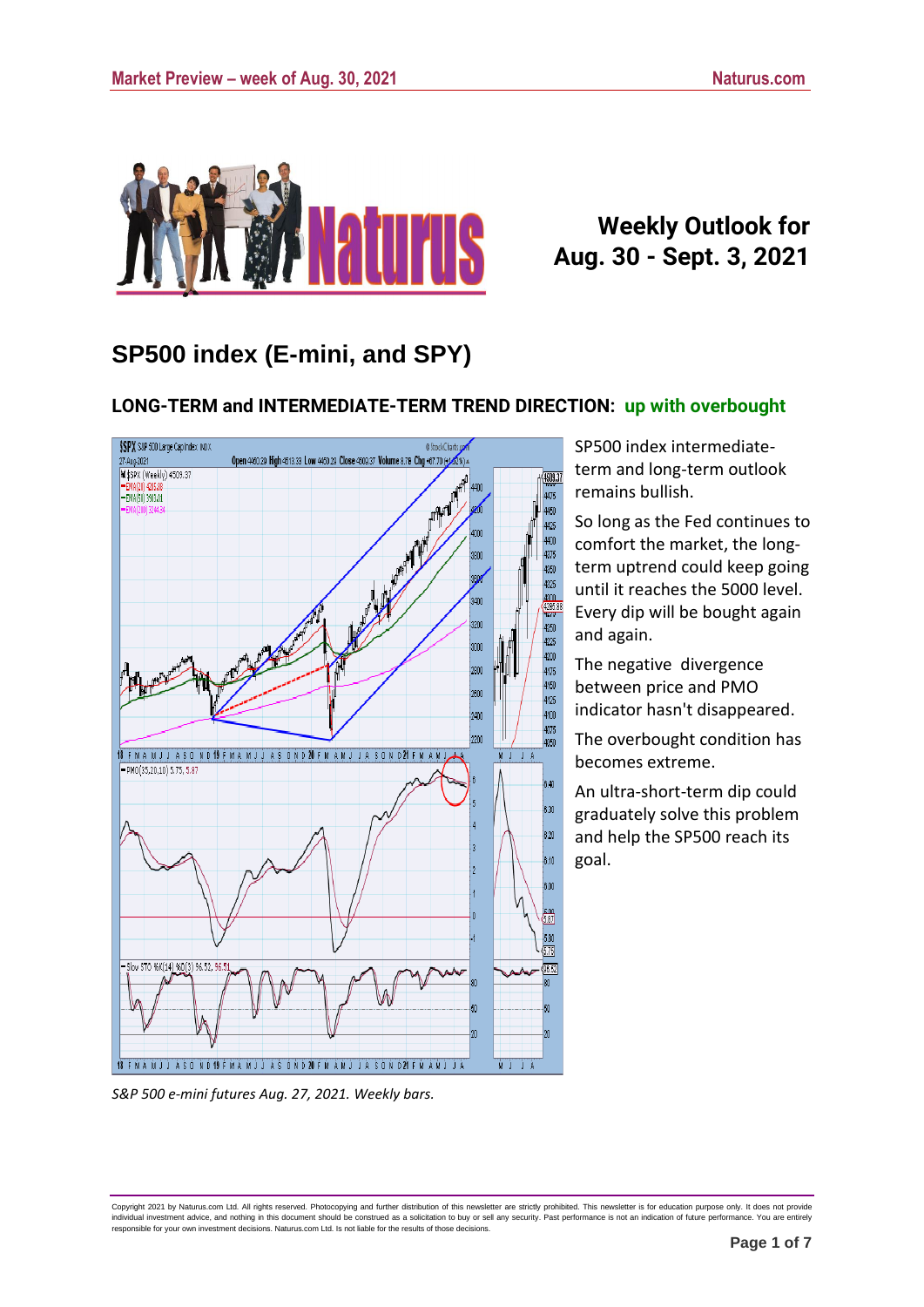#### **ES - SHORT-TERM TREND DIRECTION: up**

Trade strategy: buy on dip and scalping long above 4365 with protective stops



*S&P500 e-mini futures Aug. 27, 2021, Daily bars.*

SP500 Index (SPX and ES) rallied after the Fed Chairman gave a comforting speech in Jackson Hole on Friday. It not only broke 4500, but closed above it. The short-term bullish outlook continues.

The 20-dEMA line rose to the 4450 level and is the first major support for this week. As long as the index stays above it, the buyers will keep buying.

If the index drops through the 20-dEMA line, the next support level is the 50-dEMA line at the 4380 area. It will try to hold index up.

The daily PMO indicator has a buying signal, and the daily slow STO indicator remains in the overbought area.

Early in the week we could see a brief pullback, followed by a bounce back up later in the week.

### **Weekly Option Trading (ES option)**

|                 | Strike price | Expiration<br>Date |  |
|-----------------|--------------|--------------------|--|
|                 | 4565         |                    |  |
| <b>Meanline</b> | 4505         | 8/30/2021          |  |
|                 | 4320         |                    |  |

#### **Note: This week has four option expiration days. (Aug. 30, Aug. 31 and Sept 1, Sept. 3)**

Copyright 2021 by Naturus.com Ltd. All rights reserved. Photocopying and further distribution of this newsletter are strictly prohibited. This newsletter is for education purpose only. It does not provide individual investment advice, and nothing in this document should be construed as a solicitation to buy or sell any security. Past performance is not an indication of future performance. You are entirely<br>responsible for yo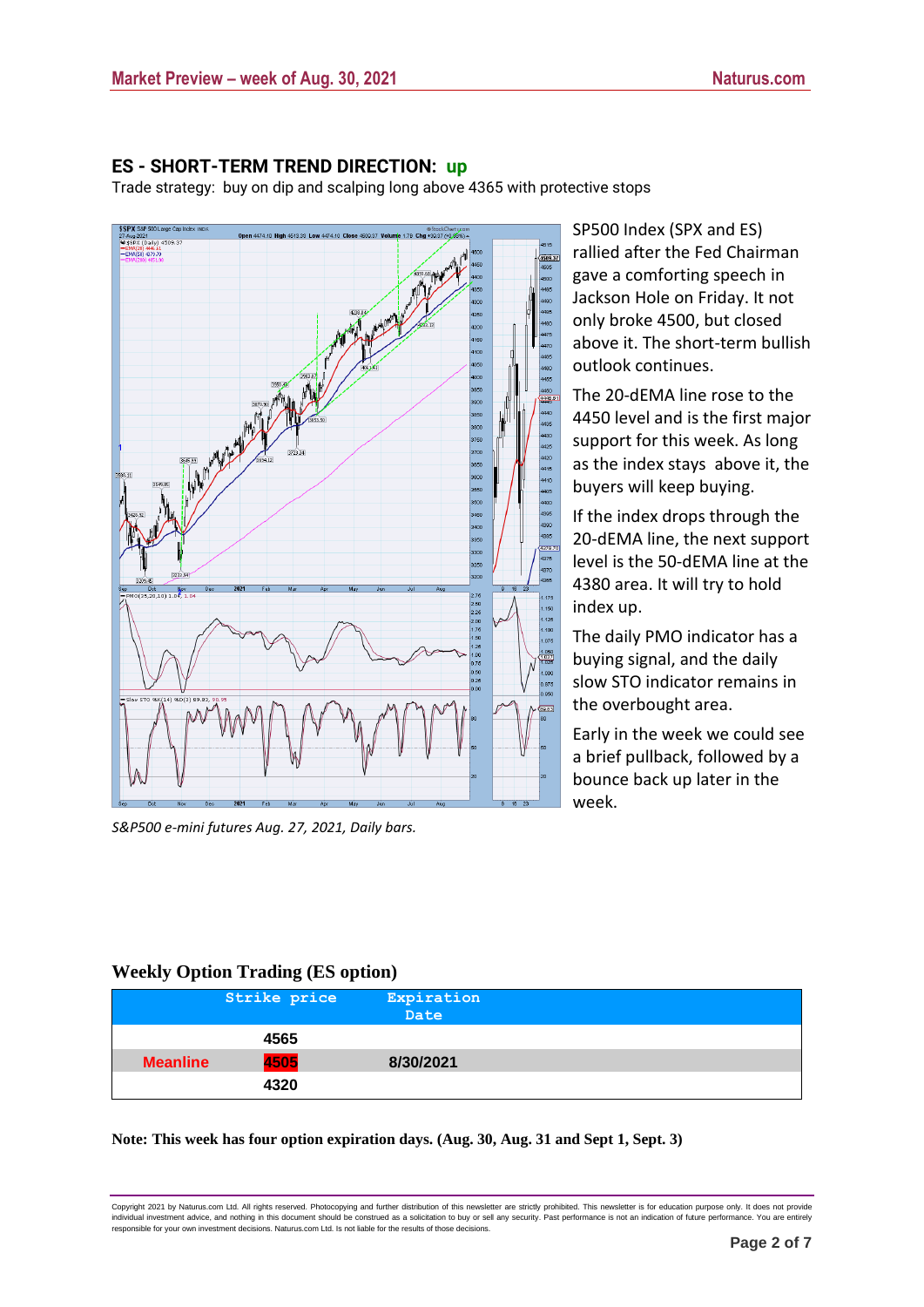# **2. Oil (\$WTIC, CL)**

### **LONG-TERM TREND is neutral INTERMEDIATE-TERM TREND DIRECTION: Up with overbought**



Oil completed the first intermediate-term correction and managed to hold the price above the 50-wEMA line.

Last Friday it regained control of the 20-wEMA line at \$67.37 by closing above it. The buyers were encouraged.

This week the 20-wEMA line becomes a key level for the intermediate term. As long as oil stays above it, price could go back up near \$74.

If the market fails to hold above \$67.37 the price could go back down to retest the \$62 area again.

The weekly PMO indicator still holds a selling signal in overbought territory, and the slow STO indicator moved near the oversold area.

Together they indicate oil could go sideways inside the 20- to 50-wEMA line range this week.

*Crude oil futures, Aug .27, 2021. weekly bars*

Copyright 2021 by Naturus.com Ltd. All rights reserved. Photocopying and further distribution of this newsletter are strictly prohibited. This newsletter is for education purpose only. It does not provide<br>individual invest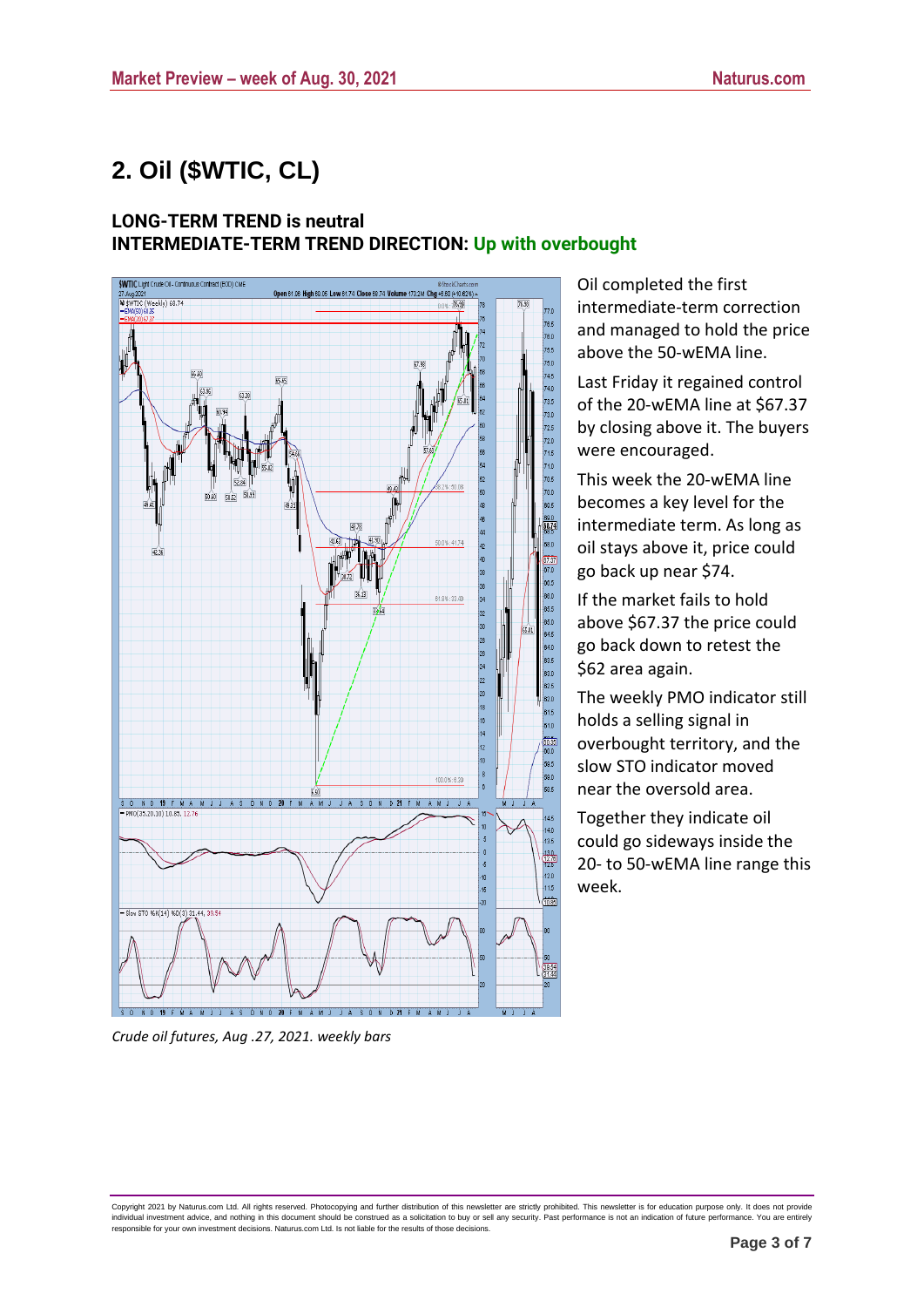#### **OIL - SHORT-TERM TREND DIRECTION: Up**

Trade strategy: Short on bounce under \$71.50 line or buy dip near \$62 with protective stops



*Light crude futures, Aug. 27, 2021. Daily bars.*

Oil moved into its long-term uptrend channel last week (blue) but also is still inside its short-term downtrend channel (red). The price has been caught inside the 20 and 50-dEMA lines.

The market needs to resolve these conflicts and decide which direction it should go.

For the upside, oil needs to break through \$69.62 for a \$70-71 upside target.

For the downside, oil needs to break below at least the \$67 level and close under it, with the \$62 area as a target for re-testing.

The daily PMO indicator may cross above its signal line to give a buying signal, but the buying strength may not be strong.

The daily slow STO indicator approached its oversold area.

Both suggest oil could pullback early in the week.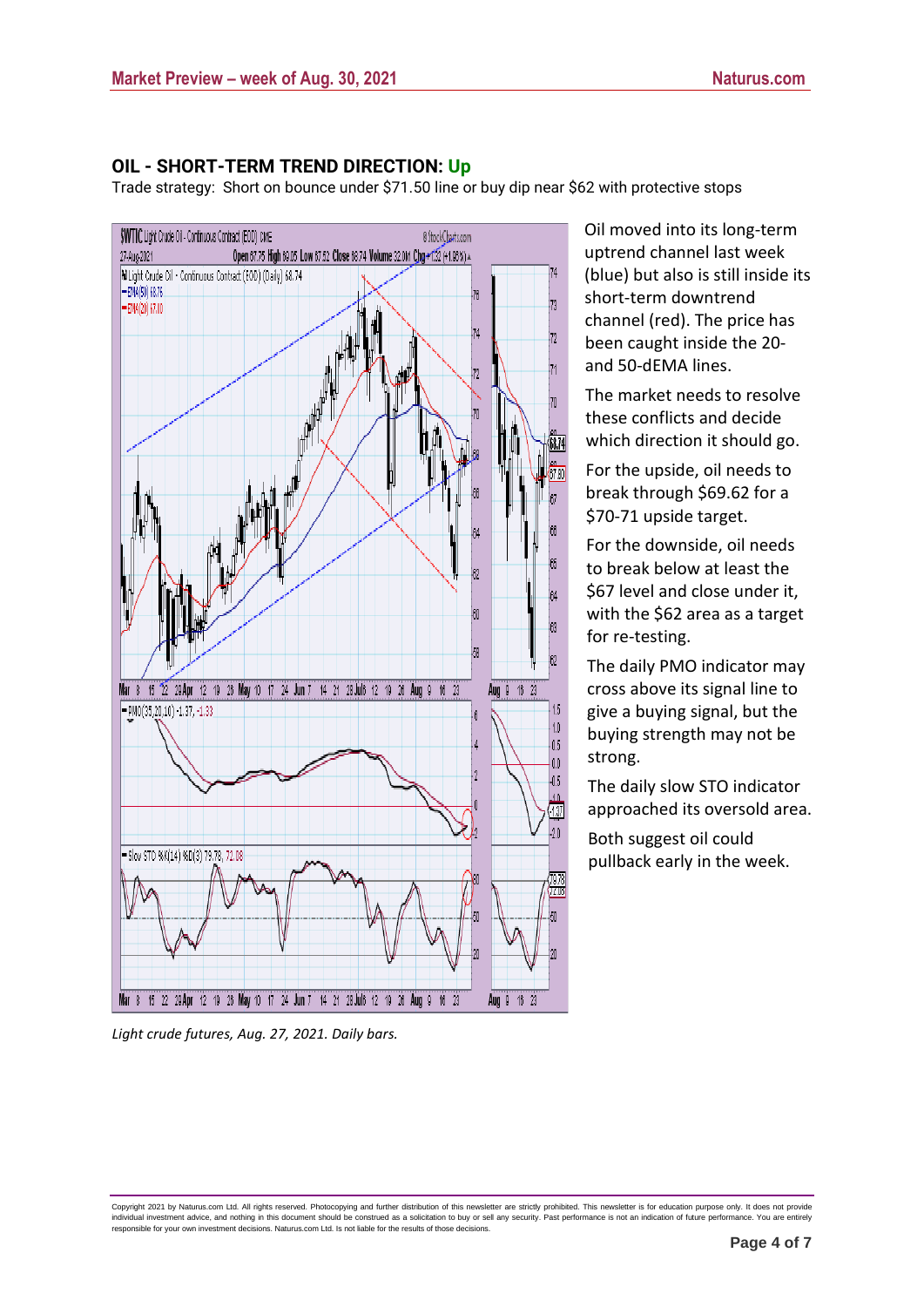# **3. GOLD (GC, GLD)**

## **LONG TERM and INTERMEDIATE-TERM TREND DIRECTION: up**



*Gold futures, Aug. 27, 2021. One day bars.*

Gold managed to hold above the \$1650 support level and built a double bottom pattern.

That double bottom pattern is not 100 percent confirmed yet, but last Friday's rally will encourange the buyers.

The 20-wEMA and 50-dEMA lines (\$1804 and \$1797 respectively) become support now.

Gold needs to hold above that support to encourage buyers to fight the next overhead resistance near \$1840.

The weekly PMO indicator has higher lows and starts to generate a buying signal, as does the weekly slow STO indicator.

Both indicators suggest gold is likely moving up again in the intermediate time frame.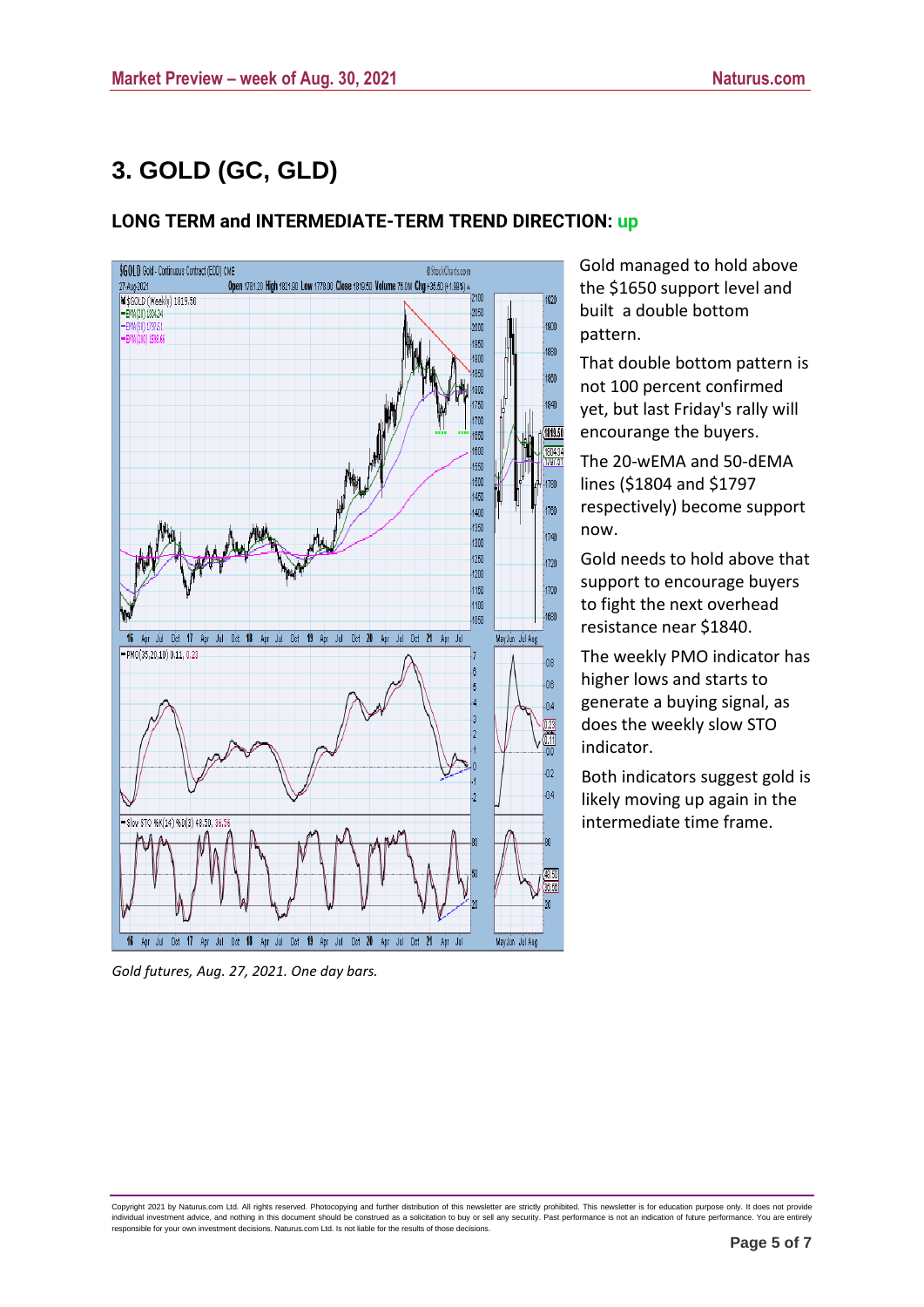

**GOLD - SHORT-TERM TREND DIRECTION: Up Trade strategy: buy on dip above \$1775 with protective stoploss**

*Gold futures, Aug. 27, 2021. One day bars.*

There is a potential inverse H&S pattern on the daily chart. The neckline (heavy red dotted line) is lying around the \$1840 level.

Gold could stall under the neckline for a couple of weeks, but the outlook is bullish.

A breakout could occur if gold continues to hold the price above \$1800 level.

The 20-dEMA line and 50 dEMA line have become a major support even though the 20-dEMA line has not crossed above the 50-dEMA line to give a short-term buying signal. Yet.

The daily PMO indicator keeps rising and maintained its buying signal, but the daily slow STO indicator moved into overbought area.

That suggests gold could have a brief pullback but buying on dips will continue.